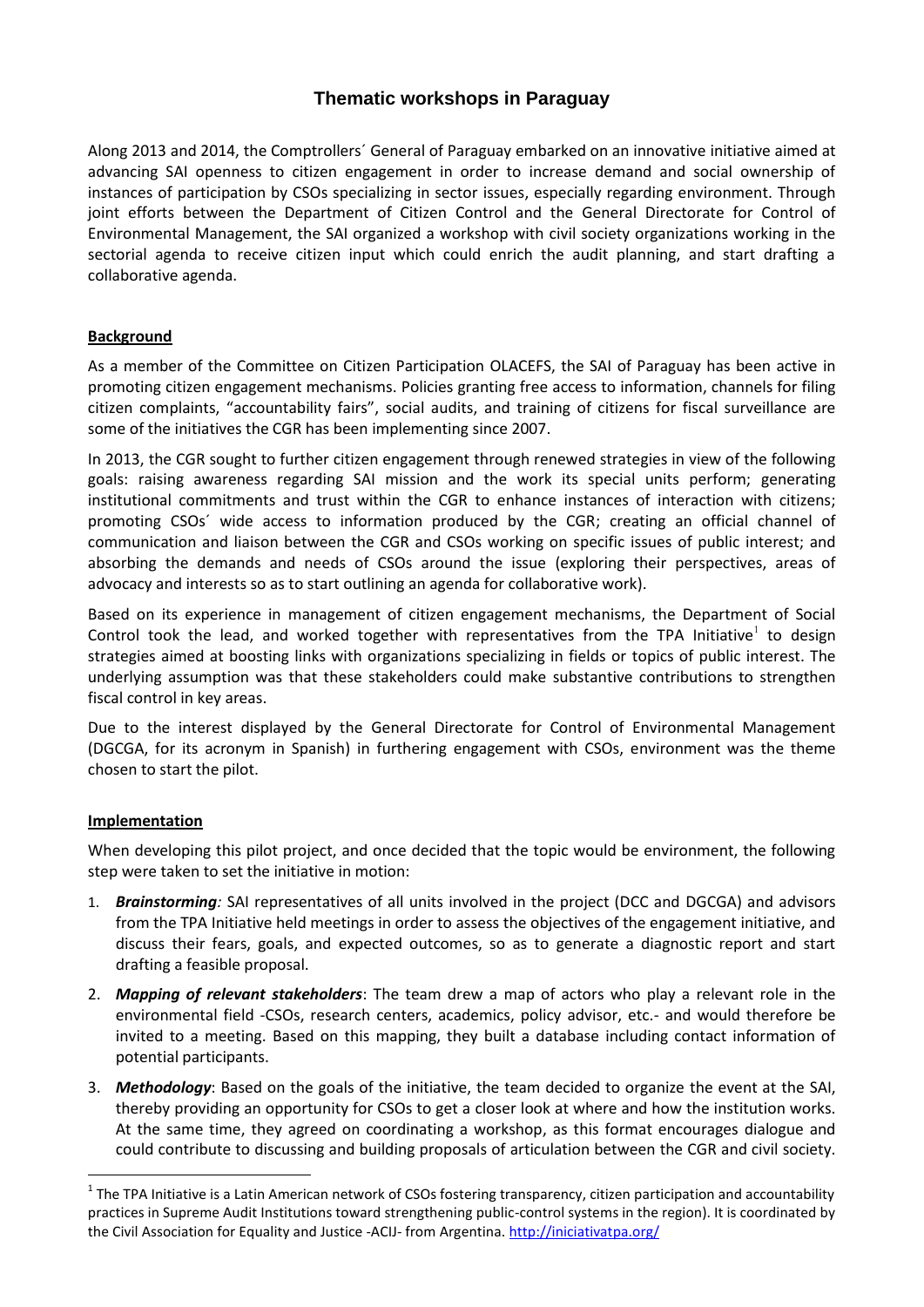Similarly, roundtables would allow representatives of CSOs and officials of the DGCGA to interact, and the latter would be capable of responding to the specific concerns of the participants, while getting actively involved in the initiative and absorbing citizen demand. Along this stage, responsibilities were assigned to the whole team so as to ensure effective planning.

- 4. *Pre-meeting with CSOs*: The SA team organized a pre-meeting with some of the CSOs -which would also be invited to the workshop- in order to forward the initiative, and receive input and suggestions on the dynamics of the event and potential guests unidentified preliminarily.
- *5. Preparation of material for the workshop:* The SAI identified the relevant information that would be shared and distributed during the event, which included the results of the latest audits related to environment issues, and a brochure explaining SAI mission and the work the DGCGA performs. Also, the audit team would deliver a presentation on the topic on-site.
- 6. *Invitation to participate*: The DCC sent along the invitation -by mail and post- to all potential participants identified in the database, and some days priors to the event, made a phone call to confirm attendance.
- 7. *The workshop*: At the beginning, the SAI representatives introduced themselves. The Head of the Department of Citizen Control stated the purpose of the workshop and invited CSOs to share their expectations. Right afterwards, the DGCGA team briefly explained the unit´s scope of work and provided an overview on the most relevant audits it had recently carried out. The space was open for debate, and SAI representatives answered some general questions, while participants commented on their work and general concerns regarding environmental issues.

After a short coffee break, two roundtables were organized so as engage representatives from the DCC, DGCGA and CSOs in groups for further discussion on specific issues. Some questions were asked to participants so as to guide the debate: 1) Do you consider the work of the DGCGA of potential interest to your organizations? 2) What do actors need to benefit from one another? 3) Can you mention 3 topics of interest to your organizations that could be linked to the DGCGA work? 4) What types of joint actions could be proposed for further engagement?

Discussions in each group were moderated by CSOs advisors, while group members shared their views and wrote down the answers on a board. At the end of the meeting, they would communicate the results of this debate to all participants at the plenary.

- 8. *After-meeting:* A day after the workshop, the team held a meeting to share their impressions on the workshop´s development and outcomes, and to evaluate courses of action. A report was submitted in order to keep a record of all proposals.
- 9. *Follow-up:* the CGR sent all participants the report along with the proposals and communicated on how these could contribute to improve audit exercises, and also to design specific patterns of cooperation between the DGCGA and CSOs.

## **Critical issues and achievements**

Based on the results of this workshop, it is possible to identify the following impacts:

- Most participants were knowledgeable on SAI work, though unaware of tasks performed by the DGCGA. However, they were all interested in developing a close relationship as they acknowledged that audit reports generate an overview of the current national reality in environmental issues.
- CSOs can deploy strategies for monitoring audit recommendations as well as for identifying possible uses of SAI information on environmental issues.
- CSOs can act as facilitators of contact with other social actors working at the local level, nonpreliminarily identified by CGR.
- A partnership between CSOs and CGR can enhance improved results in the following areas: 1) impact on reducing corruption; 2) improvement in the design, management and monitoring of public policies toward the development of a comprehensive state environmental policy; and 3)